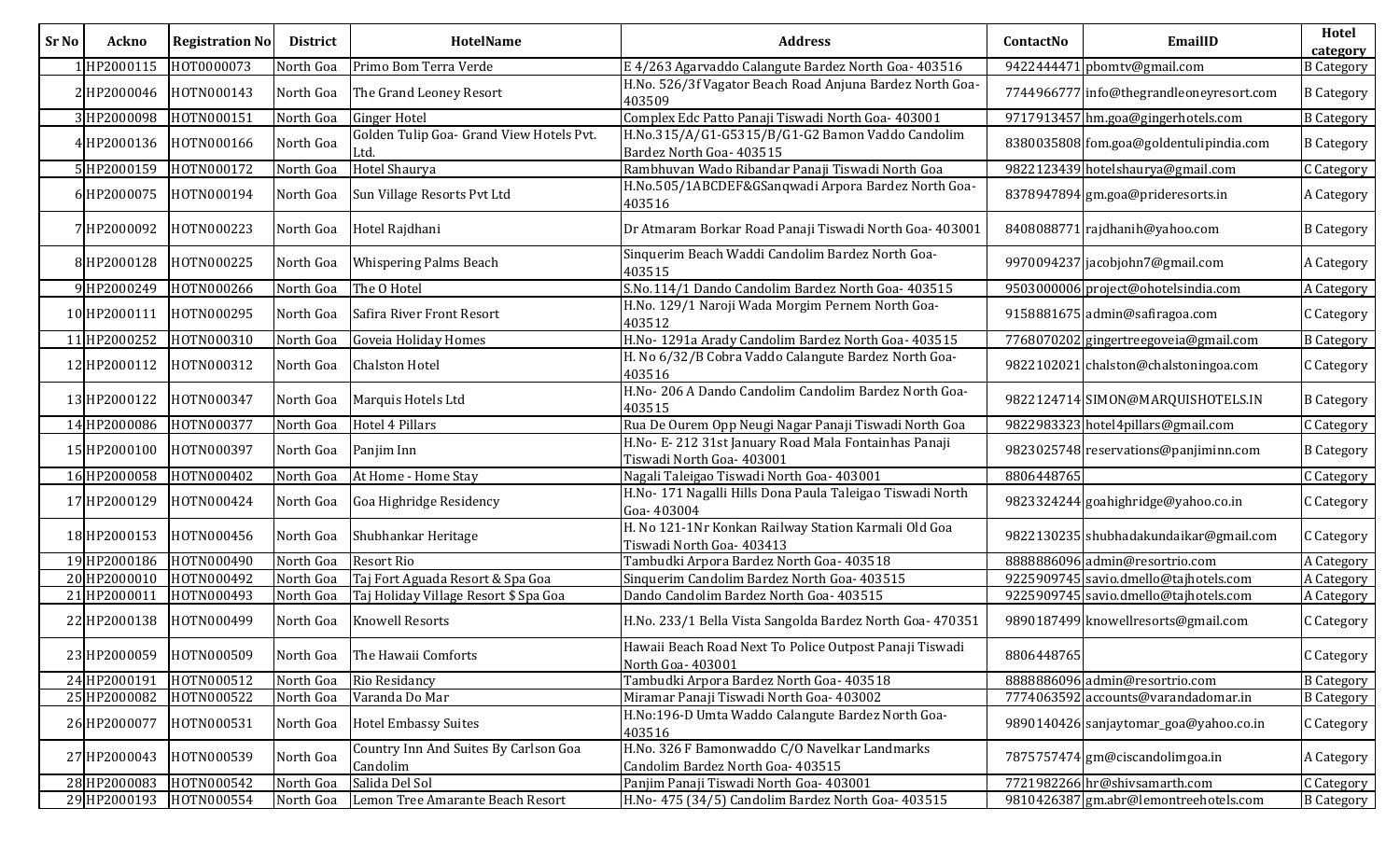| <b>Sr No</b> | Ackno        | <b>Registration No</b>  | <b>District</b> | <b>HotelName</b>                                 | <b>Address</b>                                                                   | ContactNo  | EmailID                                   | Hotel<br>category |
|--------------|--------------|-------------------------|-----------------|--------------------------------------------------|----------------------------------------------------------------------------------|------------|-------------------------------------------|-------------------|
|              | 30 HP2000026 | HOTN000564              | North Goa       | <b>Hotel Vivanta</b>                             | D. B. Bandodkar Road. St. Inez Junction Panaji Tiswadi North<br>Goa-403001       |            | 9923655781 suhash.bose@tajhotels.com      | A Category        |
|              | 31 HP2000123 | HOTN000576              | North Goa       | <b>Westwood Guest House</b>                      | H.No. 264/80 Alto Saulem Pilerne Bardez North Goa- 403114                        |            | 9850024433 karankumar.imc@gmail.com       | C Category        |
|              | 32 HP2000117 | HOTN000578              | North Goa       | Prainha Resort By The Sea                        | Near State Bank Of India Dona Paula Panaji Tiswadi North<br>Goa-403004           |            | 9823522929 prainharesort@gmail.com        | <b>B</b> Category |
|              | 33 HP2000105 | HOTN000580              | North Goa       | Hard Rock Hotel                                  | 370/14 Porbawado Calangute Bardez North Goa- 403516                              |            | 9823100069 liaison@hrhgoa.com             | A Category        |
|              | 34 HP2000269 | HOTN000604              | North Goa       | Casa Paradiso                                    | Ghanekar Building Near Old Secreteriat Panaji Tiswadi North<br>Goa-403001        |            | 8888884951 MASALVORS@GMAIL.COM            | C Category        |
|              | 35 HP2000199 | HOTN000605              | North Goa       | Paradise Inn                                     | Gurunath Building Rua - De - Qurem Panaji Tiswadi North<br>Goa-403001            |            | 8888884951 masalvors@gmail.com            | C Category        |
|              | 36 HP2000042 | HOTN000622              | North Goa       | Country Inn And Suites By Radisson Goa<br>Panjim | Plot No-31 Edc Complex Patto Plaza Panaji Tiswadi North<br>Goa-403001            |            | 8411004204 fc@cisgoapanjim.in             | A Category        |
|              | 37 HP2000062 | HOTN000623              | North Goa       | Goa Marriott Resort And Spa                      | Miramar Panaji Goa. Panaji Tiswadi North Goa- 403001                             |            | 9819177783 glen.dsouza@marriott.com       | A Category        |
|              | 38 HP2000022 | HOTN000635              | North Goa       | Neelams The Grand                                | Naika Waddo Postoffice Road Calangute Bardez North Goa-<br>403516                |            | 9011086407 hr@thegrandgoa.com             | A Category        |
|              | 39 HP2000023 | HOTN000639              | North Goa       | Neelams The Glitz                                | H.No-260/B Naikawaddo Postoffice Road Calangute Bardez<br>North Goa- 403516      |            | 9011086407 hr@thegrandgoa.com             | A Category        |
|              | 40 HP2000188 | HOTN000669              | North Goa       | Rio Royale                                       | Ghorbhat Wado Arpora Bardez North Goa- 403518                                    |            | 8888886096 admin@resortrio.com            | A Category        |
|              | 41 HP2000272 | HOTN000678              | North Goa       | Hotel Kamal Palace                               | Neugi Nagar Mala Panaji Tiswadi North Goa- 403001                                |            | 8208493279 krishanpalsiwach01@gmail.com   | C Category        |
|              | 42 HP2000118 | HOTN000764              | North Goa       | Dimar Beach Hotel                                | H. No. 5/103 A Umta Vaddo Calangute Bardez North Goa                             |            | 9422444471 pbomtv@gmail.com               | C Category        |
|              | 43 HP2000251 | HOTN000792              | North Goa       | Ronil Beach Resort                               | Sauta WaddoH.No 7/2496 Calangute Bardez North Goa-<br>403516                     |            | 9657196200 hr@ronilgoa.com                | A Category        |
|              | 44 HP2000032 | HOTN000812              | North Goa       | Villa Calangute Phasa 1 & 2                      | H.No. 1/230 C & B Gaura Waddo Calangute Bardez North Goa                         | 9922033229 |                                           | C Category        |
|              | 45 HP2000037 | HOTN000832              | North Goa       | Ocean Palms Goa                                  | Opp. Holiday Street Gaura Vaddo Calangute Bardez North<br>Goa-403516             | 8888884709 | nfo@qualityinnoceanpalmsgoa.co            | <b>B</b> Category |
|              | 46 HP2000021 | HOTN000842              | North Goa       | Coco Shambhala                                   | Coco Shambhala Villas Patrimonio Nerul Bardez North Goa-<br>403114               |            | 9372267182 info@cocoshambhala.com         | C Category        |
|              | 47 HP2000104 | HOTN000867              | North Goa       | Sing Party Hotel Sing Beach Club                 | H. No 113/B Dando Vaddo Candolim Bardez North Goa-<br>403515                     | 8605619966 |                                           | <b>B</b> Category |
|              | 48 HP2000066 | HOTN000873              | North Goa       | The Park Calangute Goa                           | H.No-227/1 Gaurvaddo Calangute Bardez North Goa-<br>403516                       |            | 9850686799 skhanna@theparkhotels.com      | <b>B</b> Category |
|              | 49 HP2000137 | HOTN000883              | North Goa       | Koteshwar Residency                              | Sundar Peth Bicholim Bicholim North Goa- 403504                                  |            | 8806764241 koteshwartiles@gmail.com       | C Category        |
|              |              | 50 HP2000126 HOTN000943 |                 | North Goa Resorte Marinha Dourada                | Tambudki Arpora Bardez North Goa- 403518                                         |            | 9326100720 marinhaaccounts@gmail.com      | <b>B</b> Category |
|              | 51 HP2000254 | HOTN000967              | North Goa       | Hotel Miramar Comfort Pvt Ltd                    | 20/21 Caranzalim Db Samadhi Marg End Miramar Panaji<br>Tiswadi North Goa- 403002 |            | 9822290738 hotelmcomfort@gmail.com        | C Category        |
|              | 52 HP2000088 | HOTN001037              | North Goa       | Aashyanan Lakhanpal Leo Libra Capricorn          | H. No 1046 1046 A 1047 A Escrivao Vaddo Candolim Bardez<br>North Goa- 403515     |            | 9822488672 contact@aashyanalakhanpal.com  | C Category        |
|              | 53 HP2000084 | HOTN001038              | North Goa       | Lakhanpal Enterprisese Pvt Ltd                   | Villa Aashyana H. No 1003 Escrivao Vaddo Candolim Bardez<br>North Goa            |            | 9822488672 contact@aashyanalakhanpal.com  | C Category        |
|              | 54 HP2000101 | HOTN001051              | North Goa       | Fortune Miramar                                  | H. No 13/837 Off Miramar Beach Panaji Tiswadi North Goa-<br>403001               |            | 7720060230 ricardo.dlima@fortunehotels.in | A Category        |
|              | 55 HP2000214 | HOTN001063              | North Goa       | Surlamer Resorts Pvt Ltd                         | H No 749/B New Wada Morgim Pernem North Goa-403512                               |            | 9850056742 aneelverman@gmail.com          | <b>B</b> Category |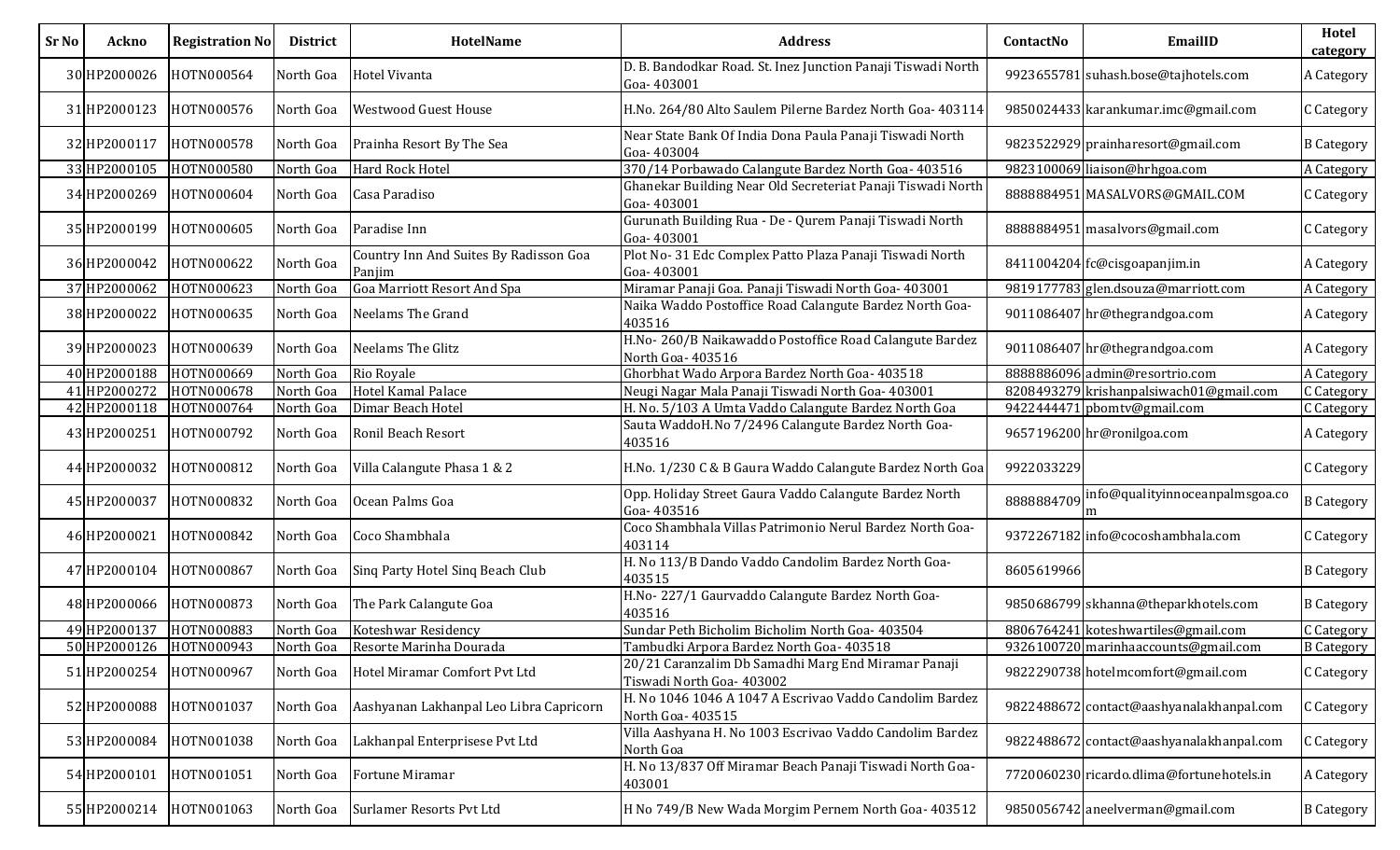| <b>Sr No</b> | Ackno        | <b>Registration No</b>  | <b>District</b> | <b>HotelName</b>            | <b>Address</b>                                                                            | ContactNo  | EmailID                                    | Hotel<br>category |
|--------------|--------------|-------------------------|-----------------|-----------------------------|-------------------------------------------------------------------------------------------|------------|--------------------------------------------|-------------------|
|              | 56 HP2000149 | HOTN001105              | North Goa       | Champakali                  | H. No D-69/4 D-69/5 Old Goa Tiswadi North Goa- 403406                                     |            | 9711112266 raman.bansal1982@gmail.com      | Category          |
|              | 57 HP2000268 | HOTN001107              | North Goa       | <b>Prazeres Resorts</b>     | Marquis Waddo Candolim Bardez North Goa- 403515                                           |            | 9307457426 prazereshotels@gmail.com        | <b>B</b> Category |
|              | 58 HP2000169 | HOTN001144              | North Goa       | <b>Hotel Delmon</b>         | Caetano De Albuquerque Road Panaji Tiswadi North Goa-<br>403001                           |            | 7030939646 hr@grandedelmon.com             | <b>B</b> Category |
|              | 59 HP2000212 | HOTN001164              | North Goa       | <b>Kays Riverview</b>       | H. No 520/7 Sanquaddy Mapusa Bardez North Goa- 403516                                     |            | 9822128575 saritanimesh@yahoo.co.in        | C Category        |
|              | 60 HP2000038 | HOTN001165              | North Goa       | Ibis Styles                 | 166/7 166/10 Naikawaddo Calangute Bardez North Goa-<br>403516                             | 8600021870 | NIKHEEL.SHIRODKAR@ACCOR.CO                 | A Category        |
|              | 61 HP2000033 | HOTN001179              | North Goa       | Villa Calangute Phase 10    | 1/116b/Gf/Ff Adventure Street Calangute Bardez North Goa-<br>403516                       | 9922033229 |                                            | C Category        |
|              | 62 HP2000284 | HOTN001235              | North Goa       | Sonikas Leisure             | H.No. 661(35a/7) Pintos Vaddo Candolim Bardez North Goa-<br>403515                        |            | 7972308327 bookatsonikas@gmail.com         | C Category        |
|              | 63 HP2000211 | HOTN001270              | North Goa       | Hotel Campal                | Opp Kala Academy Campal Panaji Tiswadi North Goa-<br>403001                               |            | 9823448888 hotelcampal@gmail.com           | C Category        |
|              | 64 HP2000242 | HOTN001294              | North Goa       | <b>Ticlo Resort</b>         | Umtavaddo Calangut Baga Road Calangute Bardez North<br>Goa-403516                         |            | 9822126125 ticloresorts@gmail.com          | <b>B</b> Category |
|              | 65 HP2000210 | HOTN001327              | North Goa       | Hotel Gopika International  | D 15 St Mary'S Colony Miramar Panaji Tiswadi North Goa<br>403001                          | 9766076067 |                                            | <b>B</b> Category |
|              | 66 HP2000220 | HOTN001338              | North Goa       | Olaulim Backyards           | H No 92/A/8 Muddi Vaddo Olaulim Pomburpa Bardez North<br>Goa-403523                       | 9823390233 |                                            | C Category        |
|              | 67 HP2000091 | HOTN001344              | North Goa       | Shanti Morada               | H.No:8/123 Bairo Vaddo Saligao Bardez North Goa- 403511                                   |            | 9765180358 shantimorada@gmail.com          | <b>B</b> Category |
|              | 68 HP2000018 | HOTN001350              | North Goa       | <b>Adamo The Bellus</b>     | Ashley Road Naika Vaddo Calangute Bardez North Goa-<br>403516                             |            | 9923499860 hanumant_naik@adamohotels.com   | <b>B</b> Category |
|              | 69 HP2000215 | HOTN001400              | North Goa       | <b>Leoney Resort</b>        | H.No-563/1 Ozaran Beach Road Vagator Anjuna Bardez<br>North Goa- 403509                   |            | 7709137777 info@leoneyresort.com           | <b>B</b> Category |
|              | 70 HP2000255 | HOTN001527              | North Goa       | <b>Valley View</b>          | H.No. 4/103 Tabra Vaddo Saligao Bardez North Goa- 403511                                  |            | 9834545036 reservationvalleyview@gmail.com | C Category        |
|              | 71 HP2000165 | HOTN001589              | North Goa       | The Kings Court             | Survey No 190/5 Porba Vaddo Calangute Bardez North Goa-<br>403516                         |            | 9871845946 newshotelsllp@gmail.com         | <b>B</b> Category |
|              | 72 HP2000204 | HOTN001617              | North Goa       | Hotel Sarala Crown          | H.No. 4/254b Calangute Market Calangute Bardez North Goa-<br>403516                       |            | 7719055855 hotelsarala@gmail.com           | C Category        |
|              | 73 HP2000203 | HOTN001649              | North Goa       | <b>Hotel Spring Heights</b> | H.No.179/16(1)AAlto Bela Vista Sangolda Bardez North Goa-<br>403511                       |            | 8390442739 saihospitality01@gmail.com      | Category :        |
|              |              | 74 HP2000185 HOTN001712 | North Goa       | Surya Kiran Heritage Hotel  | H.No 62 Surya Kiran Bungalow Opp Children Park Campal<br>Panaji Tiswadi North Goa- 403001 |            | 8806139517 suryakirangoa@gmail.com         | C Category        |
|              | 75 HP2000192 | HOTN001738              | North Goa       | Azzure By Spree Hotels Goa  | H.No. 2/16 A Naika Vaddo Calangute Bardez North Goa-<br>403516                            |            | 7498098892 gm.azzuregoa@spreehotels.com    | <b>B</b> Category |
|              |              | 76 HP2000172 HOTN001789 | North Goa       | Gomes Serenity - Villa B    | Near Peoples High School Near Hotel Arotel Calangute<br>Bardez North Goa- 403516          |            | 8007699000 pranay00@yahoo.com              | C Category        |
|              | 77 HP2000221 | HOTN001828              | North Goa       | Birdsong                    | 497 Calizor Moira Bardez North Goa- 403507                                                |            | 9711112266 raman.bansal1982@gmail.com      | C Category        |
|              | 78 HP2000020 | HOTN001832              | North Goa       | The Park Baga River Goa     | H.No 520/8Ward No V Plot No 16-A-116-A-2And 17baga<br>Arpora Bardez North Goa- 403516     |            | 9067462375 pvashist@theparkhotels.com      | <b>B</b> Category |
|              | 79 HP2000174 | HOTN001865              | North Goa       | The Gomes Oasis             | Luis M. Road Gaura Vaddo Calangute Bardez North Goa-<br>403516                            |            | 9823051345 gomcongoa@gmail.com             | C Category        |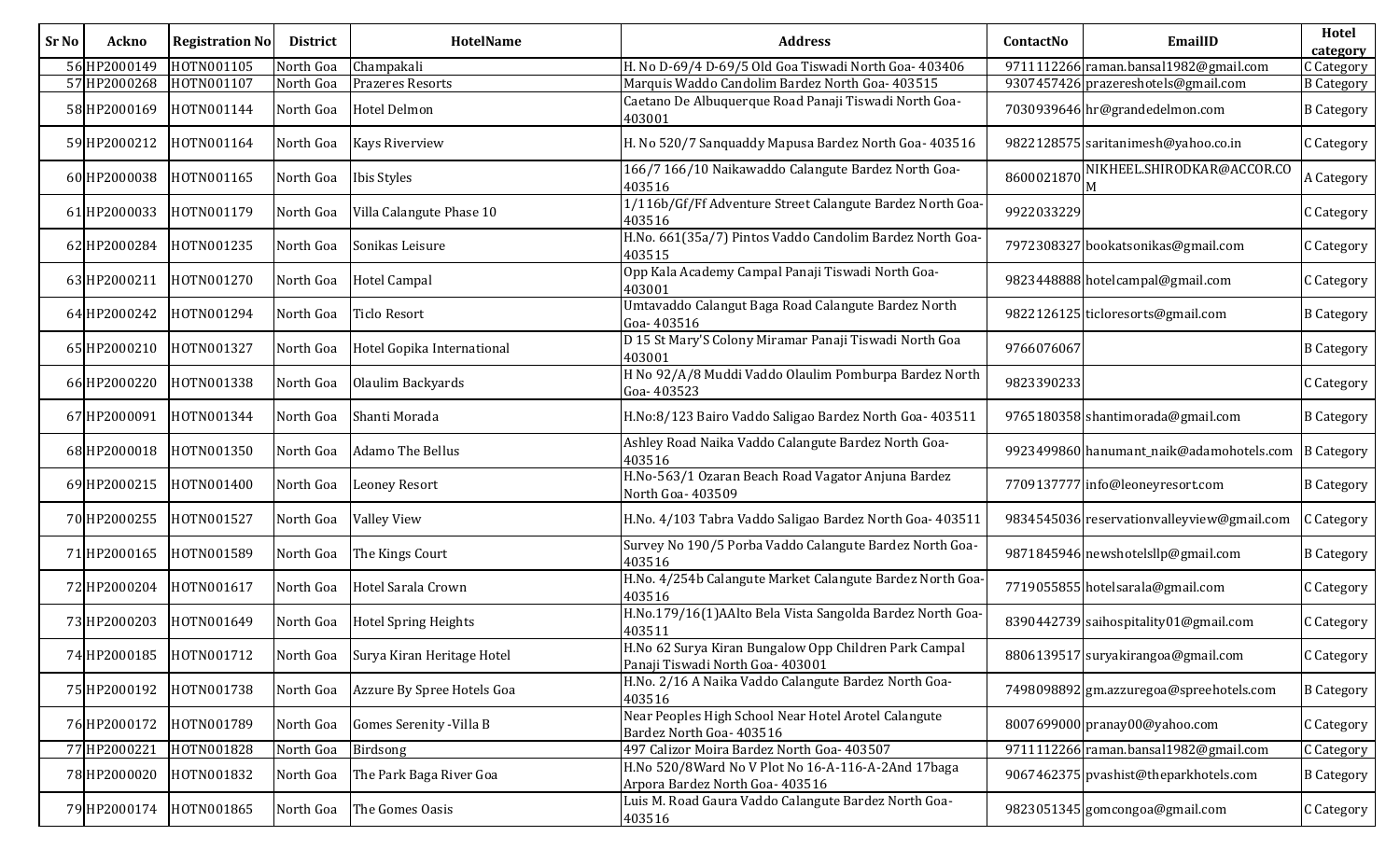| Sr No | Ackno         | <b>Registration No</b>  | <b>District</b> | HotelName                                                    | <b>Address</b>                                                                                                      | ContactNo  | EmailID                                         | Hotel<br>category |
|-------|---------------|-------------------------|-----------------|--------------------------------------------------------------|---------------------------------------------------------------------------------------------------------------------|------------|-------------------------------------------------|-------------------|
|       | 80 HP2000184  | HOTN001869              | North Goa       | Rio Boutique                                                 | Survey No. 2/16 Ambekhand Reis-Magos Bardez North Goa-<br>403114                                                    |            | 8888886096 quality@resortrio.com                | <b>B</b> Category |
|       | 81 HP2000173  | HOTN001903              | North Goa       | The Creek Banquet Hall With Bar And<br>Restaurant            | H.No:1/9898/1&2Ruade Ourem Patto Panaji Tiswadi North<br>Goa-403001                                                 |            | 9822589660 VENTURA.FERRAO@GMAIL.COM             | C Category        |
|       | 82 HP2000034  | HOTN001946              | North Goa       | Villa Calangute Phase-11                                     | H.No:1/116-AGauravaddo Adventure Street Calangute<br>Bardez North Goa- 403516                                       | 9922033229 |                                                 | C Category        |
|       | 83 HP2000229  | HOTN002025              | North Goa       | Sal'Otel                                                     | C/Oarabian Sea Resorts 2/154a Saligao Bardez North Goa-<br>403511                                                   |            | 9765210671 ivo.s.rodrigues@gmail.com            | C Category        |
|       | 84 HP2000073  | HOTN002044              | North Goa       | <b>Goldfinch Resorts Pvt Ltd</b>                             | Hno-G-K/323 To F-K/338 Chimbel Tiswadi North Goa-<br>403001                                                         |            | 9607975303 dacia.godinho@hilton.com             | A Category        |
|       | 85 HP2000076  | HOTN002049              | North Goa       | The Lazy Bee Cottages                                        | Rauta Waddo Nagoa Arpora Bardez North Goa- 403516                                                                   |            | 9923242243 lazybeecottages@gmail.com            | C Category        |
|       | 86 HP2000213  | HOTN002069              | North Goa       | Avantika Resort Unit Of Amasheel Developer<br><b>Pvt Ltd</b> | H>No 4/806 Porba Vaddo Calangute Bardez North Goa-<br>403516                                                        |            | 7517607584 REHAANSONKER007@GMAIL.COM B Category |                   |
|       | 87 HP2000049  | HOTN002100              | North Goa       | The Avenue Calangute                                         | The Avenue Calangute Dr. Jack Sequira Road Calangute<br>Calangute Bardez North Goa- 403516                          |            | 9021905042 hr@theavenuecalangute.com            | <b>B</b> Category |
|       | 88 HP2000141  | HOTN002112              | North Goa       | Alcove                                                       | Ozran Small Vagator Anjuna Bardez North Goa                                                                         |            | 9822158052 alcovegoa@yahoo.in                   | <b>B</b> Category |
|       | 89 HP2000045  | HOTN002122              | North Goa       | Candolim Paradise Studio Apartment                           | H.No:C5-6 1st Floor Dom Francisco Estates Candolim Bardez<br>North Goa- 403515                                      |            | 9552500970 edwin@goanhomestays.com              | C Category        |
|       | 90 HP2000072  | HOTN002130              | North Goa       | Rivasa Emerald                                               | H.No 1/93b Gaura Wado Calangute Bardez North Goa-<br>403516                                                         |            | 9326100119 RIVASAEMERALD@GMAIL.COM              | C Category        |
|       | 91 HP2000155  | HOTN002147              | North Goa       | <b>Krish Retreat</b>                                         | H.No. 4/228a 4/228c 4/228d 4/228e Va Porba Waddo<br>Calangute Bardez North Goa- 403516                              |            | 7038200730 SALES@ETERNALWAVEGOA.COM             | C Category        |
|       | 92 HP2000202  | HOTN002183              | North Goa       | Anamiva                                                      | H.No.125/9/2 & 1259/3 Gaun Waddi Anjuna Bardez North<br>Goa-403509                                                  |            | 9810304056 tabeerhospitality@gmail.com          | C Category        |
|       | 93 HP2000028  | HOTN002187              | North Goa       | Casa De Tartaruga                                            | H.No.635/2Badem Assagao Bardez North Goa- 403507                                                                    |            | 8448970500 honeylamba@gmail.com                 | C Category        |
|       | 94 HP2000201  | HOTN002281              | North Goa       | Villa Donna                                                  | Plot No. D1 La Citadel Colony Taleigao Tiswadi North Goa-<br>403004                                                 |            | 9326106700 villadonnagoa@gmail.com              | C Category        |
|       | 95 HP2000013  | HOTN002314              | North Goa       | Braganza House-Ama Stays & Trails                            | H.No: 519(50A/5) Vaddy Candolim Bardez North Goa-<br>403515                                                         |            | 9225909745 savio.dmello@tajhotels.com           | C Category        |
|       | 96 HP2000012  | HOTN002315              | North Goa       | Cardozo House-Ama Stays & Trails                             | H.No. 312(28/4) Bamon-Vaddo Candolim Bardez North Goa-<br>403515                                                    |            | 9225909745 savio.dmello@tajhotels.com           | C Category        |
|       | 97 HP2000070  | HOTN002324              | North Goa       | Baga High Q                                                  | H.No. 7/161 Saunta Vaddo Calangute Bardez North Goa-<br>403516                                                      |            | 8698075125 raiesahmed05@gmail.com               | C Category        |
|       |               | 98 HP2000093 HOTN002336 |                 | North Goa The Mint Goa                                       | H.No. 4/8b Porba Waddo Calangute Bardez North Goa-<br>403516                                                        |            | 9967422775 mathurhotels@gmail.com               | C Category        |
|       | 99 HP2000151  | HOTN002352              | North Goa       | Hotel Reemz                                                  | H.No. 1710/8a 1710/8b 1710/8d 1710/10(1) To<br>1710/10(20) 710/9(21) To 710/9(30) Anjuna Bardez North<br>Goa-403509 |            | 9960389890 hotelreemzanjuna@gmail.com           | C Category        |
|       | 100 HP2000224 | HOTN002354              | North Goa       | Granpa'S Inn                                                 | H. No. 1269 Gaunwadi Anjuna Bardez North Goa- 403509                                                                |            | 9822132110 reservations@granpasinn.com          | C Category        |
|       | 101 HP2000148 | HOTN002382              | North Goa       | Captain Quarters                                             | H.No. 526/8 Baga Arpora Bardez North Goa- 403516                                                                    |            | 9810039609 indianshoppe@gmail.com               | C Category        |
|       | 102 HP2000264 | HOTN002383              | North Goa       | <b>Grand Vatika Resort</b>                                   | H.No. 51/2 Madhalawada Arambol Pernem North Goa-<br>403524                                                          |            | 7428830867 grandvatikaresort@gmail.com          | C Category        |
|       | 103 HP2000050 | HOTN002400              | North Goa       | Villa Siolim                                                 | H.No. 677/5 Siolim Bardez North Goa- 403512                                                                         |            | 9225909745 savio.dmello@tajhotels.com           | C Category        |
|       | 104 HP2000139 | HOTN002409              | North Goa       | Koteshwar Lodging And Bording                                | Survey No-7/43 Bhaillipeth Bicholim Bicholim North Goa-<br>403504                                                   |            | 8806764241 koteshwartiles@gmail.com             | C Category        |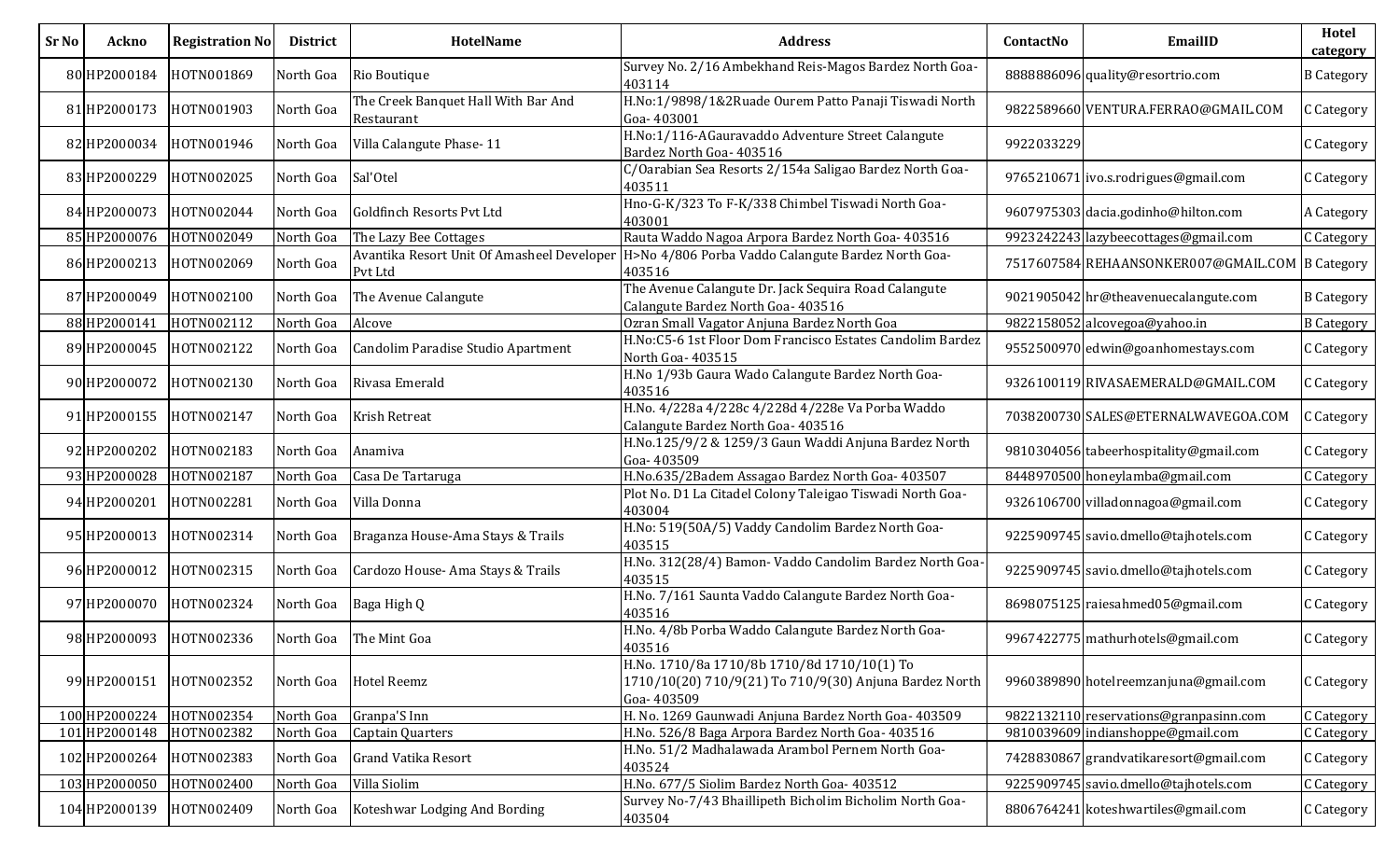| Ackno |                                                                                                                                                                                                                                                                                                                                                                                                                                                                                         | <b>District</b>                                                                                                                                                                                                                                                                                                                                                          | <b>HotelName</b>                                 | <b>Address</b>                                                                      | ContactNo                                                                                                                                                                                                                                                                     | EmailID                          | Hotel<br>category                                                                                                                                                                                                                                                                                                                                                                                                                                                                                                                                                                                                                                                                                                                                                                                                                                                                                                                                                                                                                                          |
|-------|-----------------------------------------------------------------------------------------------------------------------------------------------------------------------------------------------------------------------------------------------------------------------------------------------------------------------------------------------------------------------------------------------------------------------------------------------------------------------------------------|--------------------------------------------------------------------------------------------------------------------------------------------------------------------------------------------------------------------------------------------------------------------------------------------------------------------------------------------------------------------------|--------------------------------------------------|-------------------------------------------------------------------------------------|-------------------------------------------------------------------------------------------------------------------------------------------------------------------------------------------------------------------------------------------------------------------------------|----------------------------------|------------------------------------------------------------------------------------------------------------------------------------------------------------------------------------------------------------------------------------------------------------------------------------------------------------------------------------------------------------------------------------------------------------------------------------------------------------------------------------------------------------------------------------------------------------------------------------------------------------------------------------------------------------------------------------------------------------------------------------------------------------------------------------------------------------------------------------------------------------------------------------------------------------------------------------------------------------------------------------------------------------------------------------------------------------|
|       |                                                                                                                                                                                                                                                                                                                                                                                                                                                                                         | North Goa                                                                                                                                                                                                                                                                                                                                                                | Regent Laguna                                    | 860/3 Suranto Waddo Anjuna Bardez North Goa- 403509                                 |                                                                                                                                                                                                                                                                               |                                  | C Category                                                                                                                                                                                                                                                                                                                                                                                                                                                                                                                                                                                                                                                                                                                                                                                                                                                                                                                                                                                                                                                 |
|       |                                                                                                                                                                                                                                                                                                                                                                                                                                                                                         | South Goa                                                                                                                                                                                                                                                                                                                                                                | Hotel Paulino                                    | Behind Hospicio Pajifond Margao Salcete South Goa                                   |                                                                                                                                                                                                                                                                               |                                  | C Category                                                                                                                                                                                                                                                                                                                                                                                                                                                                                                                                                                                                                                                                                                                                                                                                                                                                                                                                                                                                                                                 |
|       |                                                                                                                                                                                                                                                                                                                                                                                                                                                                                         | South Goa                                                                                                                                                                                                                                                                                                                                                                | Palolem Beach Resort                             | Palolem Canacona Canacona South Goa- 403702                                         |                                                                                                                                                                                                                                                                               |                                  | C Category                                                                                                                                                                                                                                                                                                                                                                                                                                                                                                                                                                                                                                                                                                                                                                                                                                                                                                                                                                                                                                                 |
|       |                                                                                                                                                                                                                                                                                                                                                                                                                                                                                         | South Goa                                                                                                                                                                                                                                                                                                                                                                | Elenjickal Hotel Saaj                            | Near Telephone Exchange Margao Salcete South Goa-<br>403601                         |                                                                                                                                                                                                                                                                               |                                  | C Category                                                                                                                                                                                                                                                                                                                                                                                                                                                                                                                                                                                                                                                                                                                                                                                                                                                                                                                                                                                                                                                 |
|       |                                                                                                                                                                                                                                                                                                                                                                                                                                                                                         | South Goa                                                                                                                                                                                                                                                                                                                                                                | Hotel La Flor                                    | Erasmo Carvalho Street Margao Salcete South Goa- 403601                             |                                                                                                                                                                                                                                                                               |                                  | C Category                                                                                                                                                                                                                                                                                                                                                                                                                                                                                                                                                                                                                                                                                                                                                                                                                                                                                                                                                                                                                                                 |
|       |                                                                                                                                                                                                                                                                                                                                                                                                                                                                                         | South Goa                                                                                                                                                                                                                                                                                                                                                                | Itc Grand Goa Resort And Spa                     | Arrossim Beach Cansaulim Mormugao South Goa- 403712                                 |                                                                                                                                                                                                                                                                               |                                  | A Category                                                                                                                                                                                                                                                                                                                                                                                                                                                                                                                                                                                                                                                                                                                                                                                                                                                                                                                                                                                                                                                 |
|       |                                                                                                                                                                                                                                                                                                                                                                                                                                                                                         | South Goa                                                                                                                                                                                                                                                                                                                                                                | Alagoa Resorts                                   | H No 82/B/1 Ranwaddo Betelbatim Salcete South Goa                                   |                                                                                                                                                                                                                                                                               |                                  | C Category                                                                                                                                                                                                                                                                                                                                                                                                                                                                                                                                                                                                                                                                                                                                                                                                                                                                                                                                                                                                                                                 |
|       | H0TS000057                                                                                                                                                                                                                                                                                                                                                                                                                                                                              | South Goa                                                                                                                                                                                                                                                                                                                                                                | <b>Seasons Hotels &amp; Resorts</b>              | 2/8412-8414 Premises 2nd 3rd & 4th Floor Bldg A Fatorda<br>Margao Salcete South Goa |                                                                                                                                                                                                                                                                               |                                  | <b>B</b> Category                                                                                                                                                                                                                                                                                                                                                                                                                                                                                                                                                                                                                                                                                                                                                                                                                                                                                                                                                                                                                                          |
|       |                                                                                                                                                                                                                                                                                                                                                                                                                                                                                         | South Goa                                                                                                                                                                                                                                                                                                                                                                | Royal Orchid Beach Resort & Spa                  | 183/2 Francisco Pereira Waddo Uttorda Beach Utorda<br>Salcete South Goa- 403713     |                                                                                                                                                                                                                                                                               |                                  | <b>B</b> Category                                                                                                                                                                                                                                                                                                                                                                                                                                                                                                                                                                                                                                                                                                                                                                                                                                                                                                                                                                                                                                          |
|       |                                                                                                                                                                                                                                                                                                                                                                                                                                                                                         | South Goa                                                                                                                                                                                                                                                                                                                                                                | Hotel Lapaz Gardens Pvt. Ltd.                    | Swatantra Path Vasco Da Gama Mormugao Mormugao South<br>Goa-403802                  |                                                                                                                                                                                                                                                                               |                                  | A Category                                                                                                                                                                                                                                                                                                                                                                                                                                                                                                                                                                                                                                                                                                                                                                                                                                                                                                                                                                                                                                                 |
|       |                                                                                                                                                                                                                                                                                                                                                                                                                                                                                         | South Goa                                                                                                                                                                                                                                                                                                                                                                | The Lalit Golf & Spa Resort                      | Rajbag Canacona Canacona South Goa                                                  |                                                                                                                                                                                                                                                                               |                                  | A Category                                                                                                                                                                                                                                                                                                                                                                                                                                                                                                                                                                                                                                                                                                                                                                                                                                                                                                                                                                                                                                                 |
|       |                                                                                                                                                                                                                                                                                                                                                                                                                                                                                         | South Goa                                                                                                                                                                                                                                                                                                                                                                | Heritage Village Club                            | Arossim Cansaulim Mormugao South Goa- 403712                                        |                                                                                                                                                                                                                                                                               |                                  | A Category                                                                                                                                                                                                                                                                                                                                                                                                                                                                                                                                                                                                                                                                                                                                                                                                                                                                                                                                                                                                                                                 |
|       | HOTS000137                                                                                                                                                                                                                                                                                                                                                                                                                                                                              | South Goa                                                                                                                                                                                                                                                                                                                                                                | Lotus Inn                                        | Lotus Towers Above P.N.B Bank Margao Salcete South Goa-<br>403601                   |                                                                                                                                                                                                                                                                               |                                  | C Category                                                                                                                                                                                                                                                                                                                                                                                                                                                                                                                                                                                                                                                                                                                                                                                                                                                                                                                                                                                                                                                 |
|       |                                                                                                                                                                                                                                                                                                                                                                                                                                                                                         | South Goa                                                                                                                                                                                                                                                                                                                                                                | Joecons Beach Resorts                            | H.No-1795/H Calvaddo Benaulim Salcete South Goa- 403716                             |                                                                                                                                                                                                                                                                               |                                  | A Category                                                                                                                                                                                                                                                                                                                                                                                                                                                                                                                                                                                                                                                                                                                                                                                                                                                                                                                                                                                                                                                 |
|       |                                                                                                                                                                                                                                                                                                                                                                                                                                                                                         | South Goa                                                                                                                                                                                                                                                                                                                                                                | <b>Hotel Royal Palace</b>                        | 3rd Floor Karma Point Bldg Mormugao Mormugao South<br>Goa-403802                    |                                                                                                                                                                                                                                                                               |                                  | C Category                                                                                                                                                                                                                                                                                                                                                                                                                                                                                                                                                                                                                                                                                                                                                                                                                                                                                                                                                                                                                                                 |
|       |                                                                                                                                                                                                                                                                                                                                                                                                                                                                                         | South Goa                                                                                                                                                                                                                                                                                                                                                                | Taj Exotica                                      | Calwaddo Benaulim Salcete South Goa                                                 |                                                                                                                                                                                                                                                                               |                                  | A Category                                                                                                                                                                                                                                                                                                                                                                                                                                                                                                                                                                                                                                                                                                                                                                                                                                                                                                                                                                                                                                                 |
|       |                                                                                                                                                                                                                                                                                                                                                                                                                                                                                         | South Goa                                                                                                                                                                                                                                                                                                                                                                | Hotel Goan Maharaja                              | Nagoa Verna Verna Salcete South Goa                                                 |                                                                                                                                                                                                                                                                               |                                  | C Category                                                                                                                                                                                                                                                                                                                                                                                                                                                                                                                                                                                                                                                                                                                                                                                                                                                                                                                                                                                                                                                 |
|       |                                                                                                                                                                                                                                                                                                                                                                                                                                                                                         | South Goa                                                                                                                                                                                                                                                                                                                                                                | Dudhsagar Spa Resort                             | Near Mollem Checkpost Dharbandora Molem Sanguem South<br>Goa                        |                                                                                                                                                                                                                                                                               |                                  | <b>B</b> Category                                                                                                                                                                                                                                                                                                                                                                                                                                                                                                                                                                                                                                                                                                                                                                                                                                                                                                                                                                                                                                          |
|       | HOTS000212                                                                                                                                                                                                                                                                                                                                                                                                                                                                              | South Goa                                                                                                                                                                                                                                                                                                                                                                | Harp Resorts Pvt Ltd Unit Baywatch Resort<br>Goa |                                                                                     |                                                                                                                                                                                                                                                                               |                                  | A Category                                                                                                                                                                                                                                                                                                                                                                                                                                                                                                                                                                                                                                                                                                                                                                                                                                                                                                                                                                                                                                                 |
|       |                                                                                                                                                                                                                                                                                                                                                                                                                                                                                         | South Goa                                                                                                                                                                                                                                                                                                                                                                | Club Mahindra Varca Beach Resort                 | Pedda Dumottem Varca Salcete South Goa                                              | 9643004404                                                                                                                                                                                                                                                                    | tanay.singh@mahindraholidays.co  | A Category                                                                                                                                                                                                                                                                                                                                                                                                                                                                                                                                                                                                                                                                                                                                                                                                                                                                                                                                                                                                                                                 |
|       |                                                                                                                                                                                                                                                                                                                                                                                                                                                                                         | South Goa                                                                                                                                                                                                                                                                                                                                                                | Ikshaa                                           |                                                                                     | 9881281009                                                                                                                                                                                                                                                                    |                                  | C Category                                                                                                                                                                                                                                                                                                                                                                                                                                                                                                                                                                                                                                                                                                                                                                                                                                                                                                                                                                                                                                                 |
|       |                                                                                                                                                                                                                                                                                                                                                                                                                                                                                         | South Goa                                                                                                                                                                                                                                                                                                                                                                |                                                  | Haathi Mahal Mobor Cavelossim Salcete South Goa                                     |                                                                                                                                                                                                                                                                               |                                  | <b>B</b> Category                                                                                                                                                                                                                                                                                                                                                                                                                                                                                                                                                                                                                                                                                                                                                                                                                                                                                                                                                                                                                                          |
|       |                                                                                                                                                                                                                                                                                                                                                                                                                                                                                         | South Goa                                                                                                                                                                                                                                                                                                                                                                | Club Mahindra Emerald Palms                      |                                                                                     | 7030123478                                                                                                                                                                                                                                                                    | debashis.pal@mahindraholidays.co | A Category                                                                                                                                                                                                                                                                                                                                                                                                                                                                                                                                                                                                                                                                                                                                                                                                                                                                                                                                                                                                                                                 |
|       |                                                                                                                                                                                                                                                                                                                                                                                                                                                                                         |                                                                                                                                                                                                                                                                                                                                                                          |                                                  | Near Old Railway Station Margao Salcete South Goa                                   |                                                                                                                                                                                                                                                                               |                                  | C Category                                                                                                                                                                                                                                                                                                                                                                                                                                                                                                                                                                                                                                                                                                                                                                                                                                                                                                                                                                                                                                                 |
|       |                                                                                                                                                                                                                                                                                                                                                                                                                                                                                         | South Goa                                                                                                                                                                                                                                                                                                                                                                | Planet Hollywood Beach Resort Goa                |                                                                                     |                                                                                                                                                                                                                                                                               |                                  | A Category                                                                                                                                                                                                                                                                                                                                                                                                                                                                                                                                                                                                                                                                                                                                                                                                                                                                                                                                                                                                                                                 |
|       | HOTS000290                                                                                                                                                                                                                                                                                                                                                                                                                                                                              | South Goa                                                                                                                                                                                                                                                                                                                                                                | <b>Hotel Tanish</b>                              | Reliance Trade Centre Near Grace Church V.V. Rd Margao<br>Salcete South Goa         |                                                                                                                                                                                                                                                                               |                                  | C Category                                                                                                                                                                                                                                                                                                                                                                                                                                                                                                                                                                                                                                                                                                                                                                                                                                                                                                                                                                                                                                                 |
|       |                                                                                                                                                                                                                                                                                                                                                                                                                                                                                         | South Goa                                                                                                                                                                                                                                                                                                                                                                | <b>Vinson'S Cottages</b>                         | Goa                                                                                 |                                                                                                                                                                                                                                                                               |                                  | C Category                                                                                                                                                                                                                                                                                                                                                                                                                                                                                                                                                                                                                                                                                                                                                                                                                                                                                                                                                                                                                                                 |
|       |                                                                                                                                                                                                                                                                                                                                                                                                                                                                                         | South Goa                                                                                                                                                                                                                                                                                                                                                                | Maharaja Hotels                                  | Opp Hindustan Petroleum Vasco-Da-Gama Mormugao<br>Mormugao South Goa- 403802        |                                                                                                                                                                                                                                                                               |                                  | <b>B</b> Category                                                                                                                                                                                                                                                                                                                                                                                                                                                                                                                                                                                                                                                                                                                                                                                                                                                                                                                                                                                                                                          |
|       |                                                                                                                                                                                                                                                                                                                                                                                                                                                                                         |                                                                                                                                                                                                                                                                                                                                                                          | <b>Hotel Poonam</b>                              | Pimpalkatta Old Station Road Margao Salcete South Goa-<br>403601                    |                                                                                                                                                                                                                                                                               |                                  | C Category                                                                                                                                                                                                                                                                                                                                                                                                                                                                                                                                                                                                                                                                                                                                                                                                                                                                                                                                                                                                                                                 |
|       | 105 HP2000206<br>106 HP2000146<br>107 HP2000135<br>108 HP2000179<br>109 HP2000222<br>110 HP2000039<br>111 HP2000196<br>112 HP2000244<br>113 HP2000167<br>114 HP2000014<br>115 HP2000278<br>116 HP2000019<br>117 HP2000102<br>118 HP2000113<br>119HP2000121<br>120 HP2000036<br>121 HP2000162<br>122 HP2000069<br>123 HP2000065<br>124 HP2000080<br>125 HP2000110<br>126 HP2000051<br>127 HP2000114<br>129 HP2000125<br>130 HP2000055<br>131 HP2000144<br>132 HP2000089<br>133 HP2000067 | HOTN002412<br>HOTS000008<br>HOTS000034<br>HOTS000035<br>HOTS000041<br>HOTS000048<br>HOTS000054<br>HOTS000082<br>HOTS000090<br>HOTS000100<br>HOTS000129<br>HOTS000141<br>HOTS000192<br>HOTS000198<br>HOTS000201<br>HOTS000202<br>HOTS000232<br>HOTS000253<br>HOTS000255<br>HOTS000275<br>128 HP2000176 HOTS000278<br>HOTS000285<br>HOTS000327<br>HOTS000332<br>HOTS000364 | <b>Registration No</b><br>South Goa              | Royal Goan Beach Club Haathi Mahal<br>South Goa   Kamlanand Hotel                   | H.No-107/10 Sernabatim Colva Salcete South Goa- 403708<br>H.No-577/A Orgao Loutulim Salcete South Goa- 403718<br>H.No-222/2 223/1 Pedda Varca Salcete South Goa<br>H.No-30/3 Acsona Waddo Utorda Salcete South Goa<br>H.No-387/1 Behind Hdfc Bank 4thward Colva Salcete South |                                  | 8080093253 info@regentlaguna.com<br>9538341483 hotelpaulinogoa@gmail.com<br>9764442775 Info@cubagoa.com<br>9890071887 geegigeorge@gmail.com<br>9923125929 laflorgoa@gmail.com<br>9892001312 bhagwan.balani@itchotels.in<br>9923076670 MAIL@ALAGOARESORT.COM<br>9823360536 purchase@seasonshotelgoa.com<br>8805013559 ufc.galaxy@royalorchidhotels.com<br>8668797217 lapaz@bsnl.in<br>9860192000 goaresv@thelalit.com<br>9890416961 guitry@selecthotels.in<br>9689128399 lotusinn.margao@gmail.com<br>9011070240 gm@joeconsbeachresort.com<br>9823551571 hrpalacegoa@yahoo.com<br>9282244092 satish.raj@tajhotels.com<br>9923144313 hotelgoanmaharaja@gmail.com<br>9225907107 director@sandahotels.com<br>9225907107 director@sandahotels.com<br>nyaragoa@gmail.com<br>9673240725 datta.patil@karmagroup.com<br>9767736618 sainarayank@yahoo.com<br>9923037673 fc@planethollywoodgoa.com<br>9822166061 hoteltanishgoa@gmail.com<br>9822896802 vinsonscottagesgoa@gmail.com<br>9920261611 md@maharajahotelsgoa.in<br>8208270376 contacthotelpoonam@gmail.com |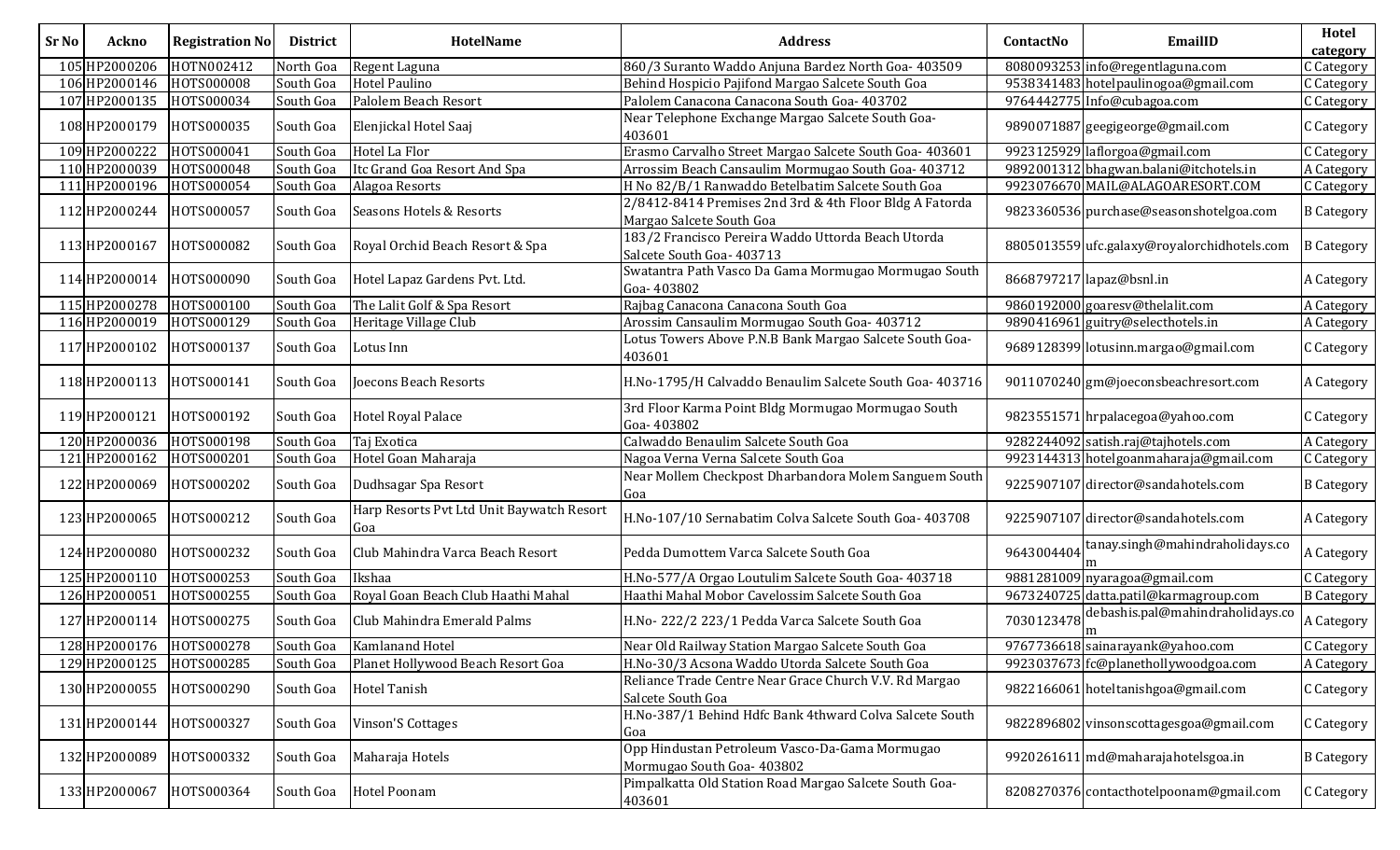| <b>Sr No</b> | Ackno         | <b>Registration No</b> | <b>District</b> | HotelName                    | <b>Address</b>                                                                               | ContactNo  | EmailID                                                | Hotel<br>category |
|--------------|---------------|------------------------|-----------------|------------------------------|----------------------------------------------------------------------------------------------|------------|--------------------------------------------------------|-------------------|
|              | 134 HP2000047 | HOTS000403             | South Goa       | The Center Court Hotel       | H.No. 466 Guneavaddo 1st Fatrade Road Varca Salcete South<br>Goa-403721                      |            | 7722001122 centercourtgoa@gmail.com                    | <b>B</b> Category |
|              | 135 HP2000263 | HOTS000407             | South Goa       | Shikara Beach Resort         | 389/B/S-55 & F-17 Luisa By The Sea Cavelossim Salcete<br>South Goa- 403731                   |            | 9271293152 info@shikarabeachresort.com                 | C Category        |
|              | 136 HP2000081 | HOTS000437             | South Goa       | Sanrit Hotel                 | Joao Santan Gomes Road Opp Old Railway Station Margao<br>Salcete South Goa                   |            | 9823116505 sanrithotel@gmail.com                       | C Category        |
|              | 137 HP2000225 | HOTS000453             | South Goa       | Colva Tavern Pvt Ltd         | 4th Ward Colva Salcete South Goa                                                             |            | 9503401366 Casacolva@gmail.com                         | C Category        |
|              | 138 HP2000085 | HOTS000469             | South Goa       | Hotel Dewa Goa               | H.No-232/Gf1 Nh 17b Near Dominos Pizza Dabolim<br>Mormugao South Goa                         |            | 9960363553 Denodr007@gmail.com                         | C Category        |
|              | 139 HP2000241 | HOTS000500             | South Goa       | Goa La Vida                  | H.No-605/D Pedda Nomeio Varca Salcete South Goa                                              |            | 9988055025 Ranbir.s@sterlingholidays.com               | <b>B</b> Category |
|              | 140 HP2000106 | HOTS000516             | South Goa       | Acacia Palms Resort          | Survey No 23/13 23/17 23/15 4th Ward Colva Salcete South<br>Goa-403708                       |            | 9766614312 Laura.f@mahindraholidays.com                | A Category        |
|              | 141 HP2000015 | HOTS000539             | South Goa       | The Leela Goa                | The Leela Goa Mobor Cavelossim Salcete South Goa                                             |            | 9890402682 shridhar.nair@theleela.com                  | A Category        |
|              | 142 HP2000197 | HOTS000603             | South Goa       | Waters Edge Goa              | H No 64 Dongrim Nuvem Salcete South Goa                                                      |            | 9079179085 nikhil@watersedgegoa.com                    | C Category        |
|              | 143 HP2000124 | HOTS000617             | South Goa       | Sukhsagar Beach Resort       | H.No 425 Colva Beach Colva Salcete South Goa                                                 |            | 8383015325 aakashbizcentre@gmail.com                   | C Category        |
|              | 144 HP2000099 | HOTS000688             | South Goa       | <b>Hotel Manish</b>          | Opp. F. L. Gomes Road Vasco Da Gama Mormugao Mormugao<br>South Goa                           |            | 9822486284 abhisalkar@gmail.com                        | C Category        |
|              | 145 HP2000260 | HOTS000708             | South Goa       | Villa Boa Ventura            | H No 174(17) Opp Zuari Gate Near Karma Bay Villa Sancoale<br>Mormugao South Goa- 403726      |            | 9872750750 contact@vedatmana.com                       | C Category        |
|              | 146 HP2000190 | HOTS000753             | South Goa       | Sobit Sarovar Portico        | H.No. 357 Ward No.10 Palolem Canacona Canacona South<br>Goa-403701                           |            | 9881021110 gmsspg@sarovarhotels.com                    | <b>B</b> Category |
|              | 147 HP2000116 | HOTS000754             | South Goa       | <b>Ginger Hotel</b>          | Near Margao Railway Station Malbhat Margao Salcete South<br>Goa-403601                       | 8446572796 | hm.goa-<br>madgaon@gingerhotels.com                    | <b>B</b> Category |
|              | 148 HP2000157 | HOTS000774             | South Goa       | <b>Hotel Cosmique</b>        | Near Krishna Temple Calconda Margao Salcete South Goa-<br>403601                             |            | 9552559254 tejan@hotelcosmique.com                     | <b>B</b> Category |
|              | 149 HP2000320 | HOT0000058             | North Goa       | Goveia Resort                | H No 1704/3 A B & C Gumat Vaddo Anjuna Bardez North<br>Goa-403509                            |            | 9850558225 gingertreegoveia@gmail.com                  | C Category        |
|              | 150 HP2000301 | HOTN000137             | North Goa       | <b>Turtle Beach Resorts</b>  | H.No 1435 Kannaikwada Morgim Pernem North Goa- 403512                                        |            | 9158683373 gm.mj@lemontreehotels.com                   | <b>B</b> Category |
|              | 151 HP2000288 | HOTN000391             | North Goa       | Panjim Peoples               | H.No- 182 C-4 31st January Road Fontainhas Panaji Tiswadi<br>North Goa- 403001               |            | 9130074667 reservations@panjiminn.com                  | C Category        |
|              | 152 HP2000306 | HOTN000896             | North Goa       | Aguada Anchorage             | Nr Old Post Office Sequirem Candolim Bardez North Goa-<br>403515                             |            | 9011086434 fm@aguadaanchorage.com                      | <b>B</b> Category |
|              | 153 HP2000323 | HOTS000302             | South Goa       | Jungle Village               | Bazarwado Collem Dharbandora South Goa                                                       |            | 9822121441 pat@goaecotourism.com                       | <b>B</b> Category |
|              | 154 HP2000308 | HOTS000504             |                 | South Goa Hotel City Central | H.No. 7/8/212/1(2) 1st & 2nd Floor Sadar Tisk Opposite<br>Hdfc Ponda Ponda South Goa- 403401 |            | 9890495331 citycentralgoa@gmail.com                    | C Category        |
|              | 155 HP2000024 | HOTN000454             | North Goa       | Novotel Goa Resorts And Spa  | H.No.784/A Pinto Vaddo Candolim Bardez North Goa-<br>403515                                  |            | 8408887481 H8855-GM@ACCOR.COM                          | A Category        |
|              | 156 HP2000027 | HOTN000455             | North Goa       | Novotel Goa Shrem Hotel      | Anna Vaddo Candolim Bardez North Goa- 403515                                                 |            | 8408887481 H8855-GM@ACCOR.COM                          | A Category        |
|              | 157 HP2000040 | HOTN000630             | North Goa       | Viva Baga                    | Baga Main Road Opp. Cafe Coffee Khobravado Calangute<br>Bardez North Goa- 403516             |            | 9028278198 contact@vivabaga.com                        | C Category        |
|              | 158 HP2000103 | HOTN001004             | North Goa       | W Goa                        | Vagator Anjuna Bardez North Goa- 403509                                                      |            | 9168616043 rakhi.mittal@whotels.com                    | A Category        |
|              | 159 HP2000247 | HOTN001026             | North Goa       | House No 3/73d (Pgh)         | Tivai Waddo Calangute Bardez North Goa- 403516                                               |            | 9764380526 swizelflora@gmail.com                       | C Category        |
|              | 160 HP2000156 | HOTN001420             | North Goa       | <b>Fatima Guest House</b>    | H No 6/281 C Khobra Waddo Calangute Bardez North Goa-<br>403516                              |            | 9822131570 villafatimacomfortsgoa@gmail.com C Category |                   |